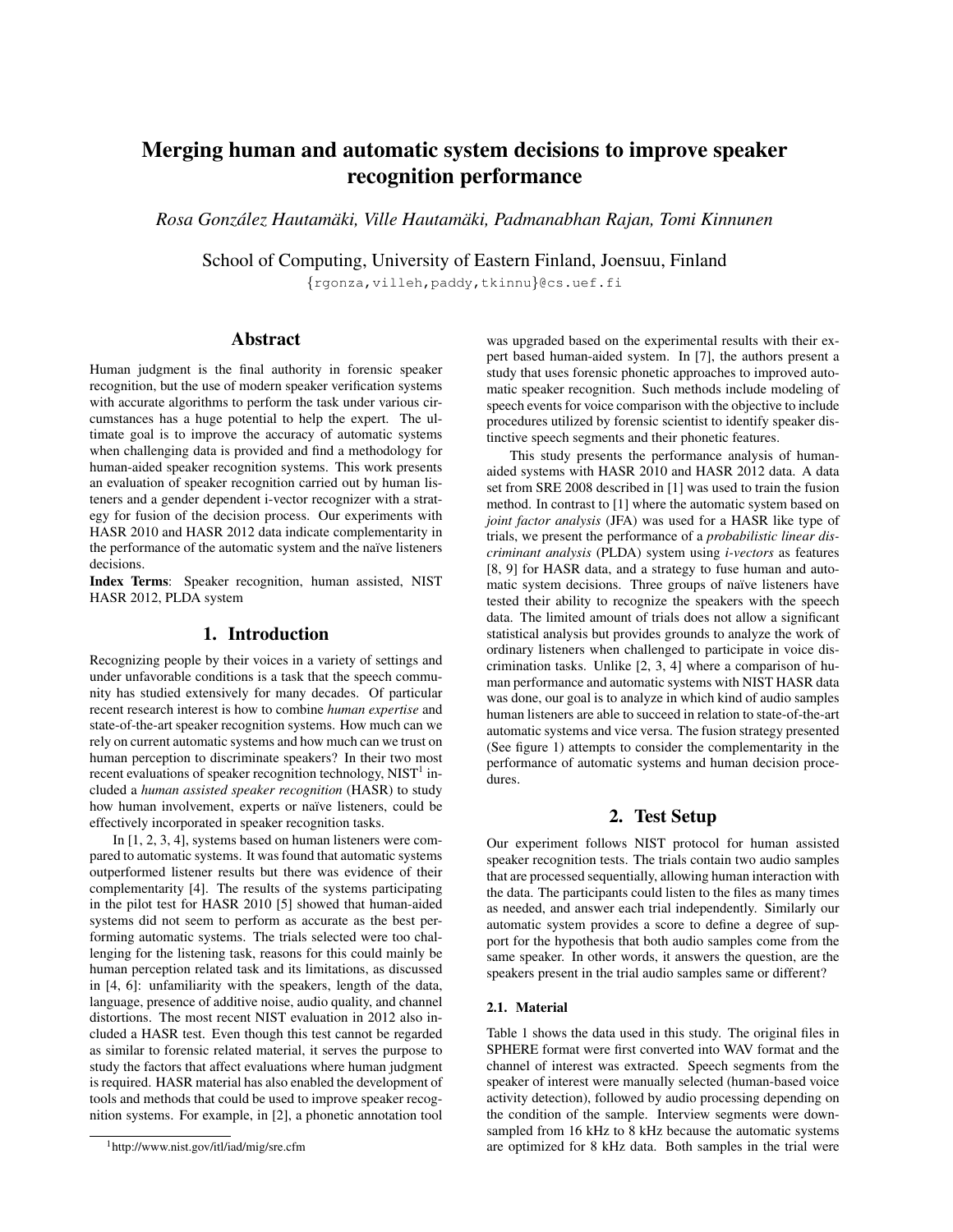

Figure 1: Fusion strategy components.

normalized to set their peak amplitudes to the same level, and in some cases noise reduction was applied: Wiener filter or high pass filter, to reduce the effects of background or additive noise, in specific samples. All trials are English spoken utterances. For the HASR 2010 and HASR 2012 sets, the pair of recordings for each trial were preprocessed as described above before evaluation by the automatic system and by the listeners panel in the case of HASR 2012. However, HASR 2010 files were not segmented manually for VAD before evaluation by the listeners panel.

Table 1: Material used for this study. Telephone and interview type of data.

| Corpus               | <b>Trials</b> | <b>Listeners</b> |
|----------------------|---------------|------------------|
| NIST 2008 subset [1] | 40            | 36               |
| NIST HASR 2010       | 15            | 36               |
| NIST HASR 2012       | 20            | 26               |

#### 2.2. Listener Panel

The listeners are considered as "naïve", as no formal training in phonetics was required to participate in these experiments. This increased diversity in the panel, from those with little experience in speech analysis to those directly involved in speech related research or applications. None of the speakers were native English speaker but all were fluent or had advanced proficiency in English.

Listener panels for the HASR 2010 and the HASR 2012 overlapped by only 2 finnish speaking listeners. HASR 2010 panel was organized from Singapore and the HASR 2012 panel was organized from Joensuu, Finland. For the HASR 2012 data, the listener panel consisted of 18 male and 8 female with age range of 25 to 60 years and native languages including Finnish, Spanish, German, Turkish, Romanian, Hindi, Farsi, Pushto and Khoekhoe. For the HASR 2010 data, the panel consisted of 36 listeners. Native languages included: Mandarin, Finnish, Farsi, Vietnamese and Malay.

The listeners received a link to play the speech samples as many times as needed. The decision via web-form was one of the following options regarding speaker identity: *definitely same, probably same, definitely different, probably different* and *I cannot decide*. In this way, the decision and confidence of each listener per trial was obtained. Other information requested was related to decision making and evaluation of the trial in question: difficulty of the trial (*easy, moderate, difficult*), time in minutes, methods and cues that the listeners used. The listeners had approximately 24 hours to report their decision. In general, each listener spent between 2 to 20 minutes to evaluate each trial.

#### 2.3. Automatic System

The automatic speaker recognition system used is a genderdependent PLDA system based on the so-called *i-vector* representation of utterances [8, 10]. Two gender-dependent UBMs were first trained using microphone and telephone data from NIST SRE 04, 05, 06, 08 and 08-followup with 1024 Gaussian components. The i-vector extractor, or T-matrix, was then trained using data from SRE 04, 05, 06, Switchboard and Fisher corpora. The i-vector dimensionality was set to 600 and PLDA hyper parameters were trained using Switchboard, NIST SRE 04, 05, 06 and 08-followup corpora. The speaker subspace dimensionality was set to 200 and noise subspace dimensionality to 0. Before using i-vectors in the PLDA, they were whitened and length-normalized to unit norm [8]. We assumed an affine score model for the post-calibrated PLDA scores.

In addition to the human-based strategy, the *long term fundamental frequency* (F0) *histogram* [11] was produced for each trial sample of HASR 2012 data. Although not necessarily the most informative speaker cue, F0 is known to be robust to channel distortions and it was used as an additional information for decision making and it is also included as a additional score for fusion. F0 was estimated using PRAAT [12], that includes a state-of-the-art autocorrelation-based F0 tracker. The F0 is processed in a logarithmic scale with 60 histogram bins. Kullback-Leibler distance was used to compare the F0 distributions of both samples in a trial, which was additional information that could be used to support listeners or automatic system decisions. Table 2 shows the parameter values used for  $F0$  extraction.

Table 2: F0 estimation parameters using PRAAT

| Parameters                | Trial gender |         |  |  |  |  |  |
|---------------------------|--------------|---------|--|--|--|--|--|
|                           | Female       | Male    |  |  |  |  |  |
| Pitch floor               | $100$ Hz     | $75$ Hz |  |  |  |  |  |
| Pitch ceiling             | 600 Hz       | 400 Hz  |  |  |  |  |  |
| Max. number of candidates | 15           | 15      |  |  |  |  |  |
| Voiced/unvoiced cost      | 0.14         | 0.14    |  |  |  |  |  |

### 3. Decision and scoring

The trial decision is reached with information from the listeners panel majority vote, automatic system scores and Kullback-Leibler distance of the  $log F0$  histograms.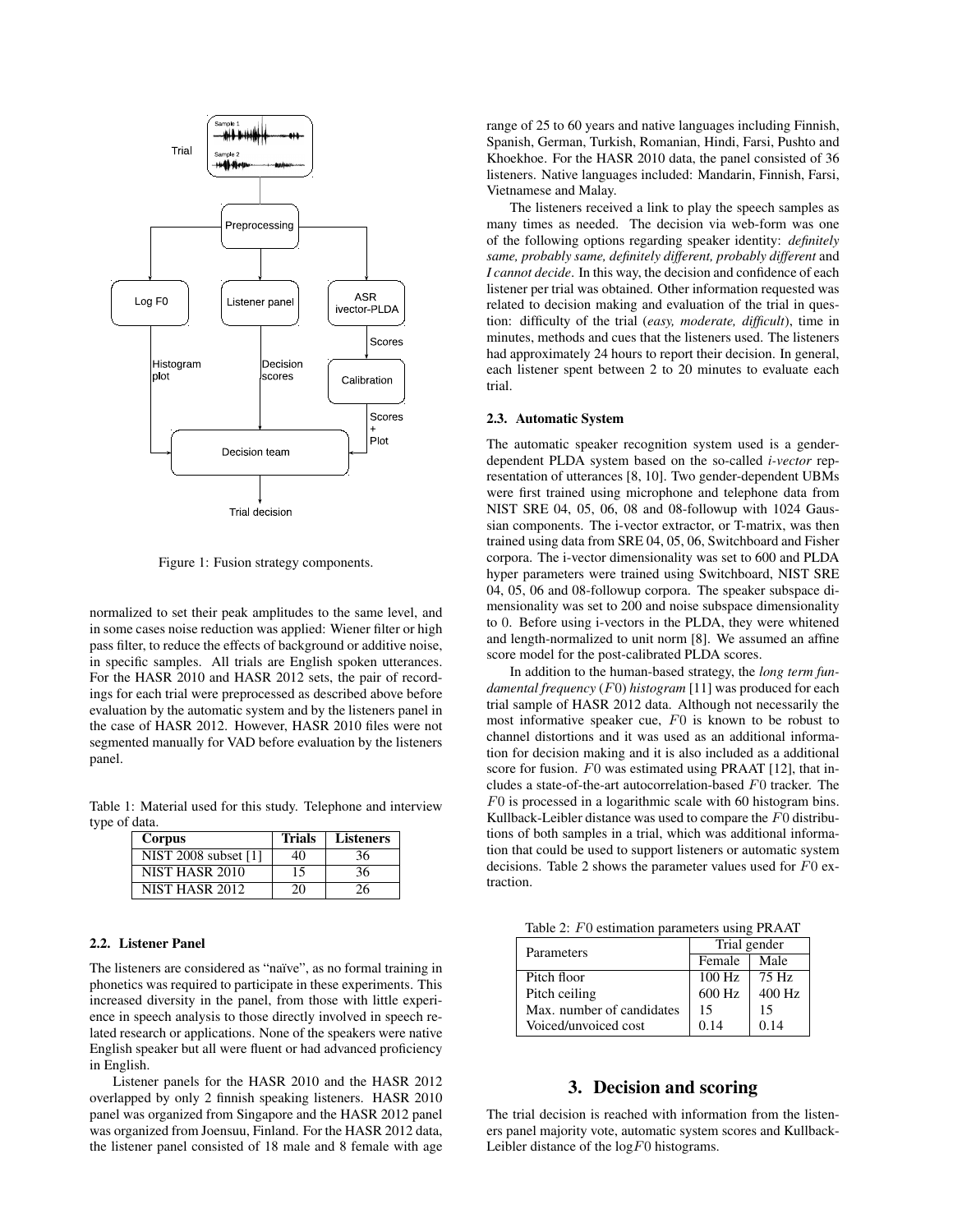Fusion of human listeners and automatic system involved two strategies: First, the complementary information described above was analyzed by a discussion panel, which consisted of the authors of the present paper and one extra member, setting a confidence level between -5 to 5, positive confidence referenced to same speaker decision and negative one to different speaker. The listener's decision is considered as majority voting. When the listeners decision and automatic system score were beyond decision boundary, the discussion panel just confirmed the result, with a high confidence. In the case the group of listeners did not arrive to a consensus opinion and the automatic system showed a score clearly identifying with target or non-target, the decision panel considered the automatic system results as decision. For those trials that were technically challenging for the automatic system, listeners opinion and decision panel discussion dictated the final decision. We refer to this decision process as heuristic.

In contrast, our second strategy uses trained weights. PLDA, listeners panel and F0 histogram fusion was modeled as a linear fusion of PLDA score, averaged listeners panel score and KL distance of  $log F0$  histogram. Listeners panel score was formed by assigning −1 to votes for *different* speaker and +1 to votes for the *same* speaker. Thus, if equal number of listeners voted for same and different, then panel score would be 0. We form a four-dimensional score vector  $s =$  $(s_{\text{panel}}, s_{\text{PLDA}}, s_{\text{KLdist}}, 1)$  and feed it to logistic regression model,

$$
p(H_1|\mathbf{s}) = \frac{1}{1 + \exp\{-\mathbf{w}^t \mathbf{s}\}},\tag{1}
$$

where w is the vector of weights and  $H_1$  is the samespeaker hypothesis. Weights were estimated by minimizing the cross-entropy, as in [13]. For fusion training data, the subset from NIST 2008 was used. Fusion decision is a sign of  $\mathbf{w}^t$ s.

The score calibration parameters, scale factor  $\alpha$  and offset  $\beta$ , were trained by optimizing a cross-entropy cost function on the NIST 2010 int-tel (det3) scores for the heuristic fusion, and on a NIST 2008 subset of 40 trials for the trained weights fusion (See section 3). The calibration parameters were set to unit cost with a target speaker prior of  $p_{\text{target}} = 0.5$ . This leads to decision threshold being at origin.

Table 3: System results for NIST HASR 2010 and 2012. Fusion using *trained weights*: PLDA scores, average listeners scores and Kullback-Leibler distance from  $\text{Log} F0$  histogram distributions

|   | <b>Material</b>  | <b>System</b> | <b>Misses</b> | <b>False</b>  | <b>Total</b> |
|---|------------------|---------------|---------------|---------------|--------------|
|   |                  |               |               | <b>Alarms</b> |              |
|   | <b>HASR 2010</b> | Listeners     |               |               |              |
|   |                  | PLDA          |               |               |              |
| ٠ |                  | <b>Fusion</b> |               |               |              |
|   | <b>HASR 2012</b> | Listeners     |               |               |              |
|   |                  | PLDA          |               |               |              |
|   |                  | <b>Fusion</b> |               |               |              |

# 4. Results

The results for HASR 2010 and 2012 are reported by hard decisions, *T* if the trial samples belong to the same speaker (target) or *F* if the speaker was different (non-target). Figure 2 shows the performance of the listeners per trial. We observe that some trials were correctly answered just by few listeners. For example, trials 7, 11 and 15 for the HASR 2010 data set, and trials 4, 13 and 14 in HASR 2012. Trial 15 for HASR 2010 and the mentioned trials for 2012 were not recognized successfully by the automatic system.

#### ■ Correct answers □ Total answers



(a) HASR 2010 [1] without audio preprocessing





(b) HASR 2012 with audio preprocessing (See 2.1)

Figure 2: Listeners performance in each of the trials.

In Table 3, the results for the methods used in this study are shown. Interestingly, the PLDA system performed satisfactorily with HASR 2010 data, outperforming the listeners effort, the trials mistaken were also wrong by the listeners panel. In this case, fusion method did not help to improve the results.

For HASR 2012, five target trials and one nontarget trial were incorrectly classified by both listeners and PLDA system. This suggests that some data will present challenges that current state-of-the-art speaker recognition is unable to process. The characteristics of such trials included additive noise to at least one of the trial samples. The audio quality was also affected by distortion mainly from phone call channel. But not only technical problems characterize these trials, also the speaker could not be discriminated. In the case of nontarget, the speakers sounds so similar that the listeners panel agreed them to be the same speaker, and in the case of target trial, the voice intensity affected by human emotion of the samples, blurred the listeners perception.

In more detail, for the HASR 2012 material, Table 4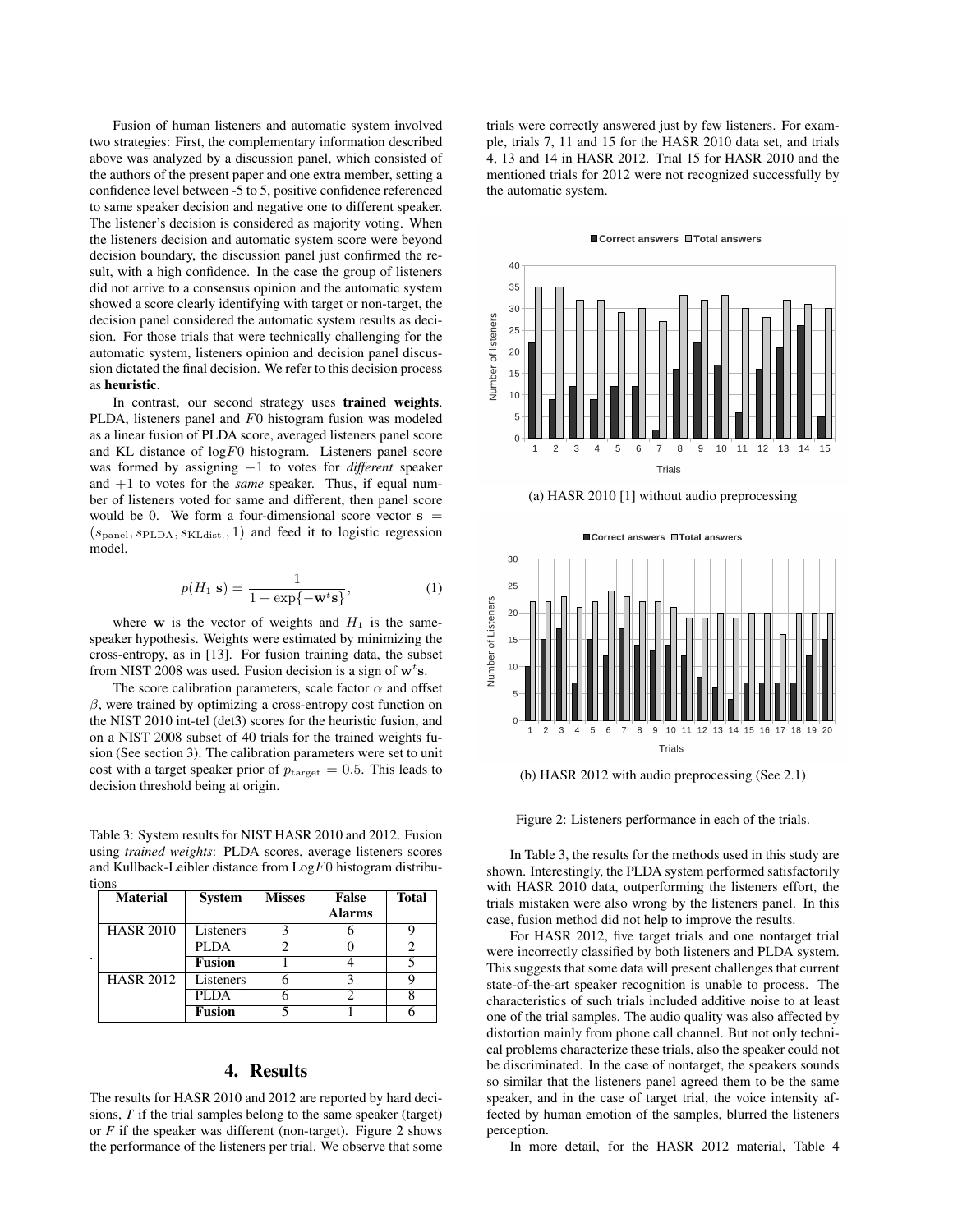Table 4: HASR 2012 trial by trial comparison of results for automatic systems and automatic system assisted by listener panel. Errors, in terms of Misses and False Alarms(FA), are shadowed.

|                                      |   | <b>TRIALS</b> |   |                  |    |   |                |              |              |    |    |             |    |    |    |    |    |    |               |          |              |
|--------------------------------------|---|---------------|---|------------------|----|---|----------------|--------------|--------------|----|----|-------------|----|----|----|----|----|----|---------------|----------|--------------|
| <b>SYSTEM</b>                        |   |               |   |                  |    | 6 |                | $\mathbf{o}$ | $\Omega$     | 10 | 11 | 12          | 14 | 16 | 17 | 18 | 19 | 20 | <b>Misses</b> | FA       | <b>TOTAL</b> |
| Listener panel (Majority vote)       |   |               |   |                  |    |   |                | ы.           |              |    |    |             |    |    |    |    |    |    |               | <u>.</u> |              |
| PLDA system                          |   |               | Е | <b>CONTINUES</b> | E. | m | $\overline{ }$ |              | $\mathbf{v}$ |    |    |             |    |    | m  |    |    |    |               |          |              |
| Listener+PLDA+F0 (Heuristic fusion)  | - |               |   |                  |    |   |                |              |              |    |    | <b>CONT</b> |    |    |    |    |    |    |               |          |              |
| $Listener+PLDA+FO$ (Trained weights) |   |               |   |                  |    |   |                |              |              |    |    |             |    |    |    |    |    |    |               |          |              |
| KEY (Ground truth)                   |   |               |   |                  |    |   |                |              |              |    |    |             |    |    |    |    |    |    |               | $\sim$   | -            |

presents trial-by-trial results for the systems and the majority decision for the listener panel. The correct answers (key) are provided in the last row and the total number of errors in the right column. It is worth noting that five trials (*7,9,12,16,17*) were assigned different answers by the listeners and the automatic system, in these either one was correct. On the other hand, nine trials were correctly answered by both. The F0 histogram for trial 2 and trial 4 are presented in figure 3. Trial 2 was correctly classified as same speaker by our fusion system. For trial 4 all systems failed to recognize it as different speaker. The sum of the correctly classified trials by either or both systems gives a total error of 6.

In these experiments, the trained weights fusion was able to correct the mistakes made by either PLDA system or listeners panel using the additional information provided by the  $logF0$ histograms distances.

Table 5: Comparison of individual listener performance.

|             | <b>Listener</b> | <b>Misses</b>  | FA             | <b>Total</b> | <b>Device quality</b> | Avg. time (min) |
|-------------|-----------------|----------------|----------------|--------------|-----------------------|-----------------|
|             |                 |                |                | Trials       |                       |                 |
|             | #19             | 5              | $\overline{2}$ | 20           | High                  | 3               |
| <b>Best</b> |                 |                |                |              | headphones            |                 |
|             | #26             | $\overline{4}$ | $\overline{4}$ | 20           | Low                   | $\overline{4}$  |
|             |                 |                |                |              | headphones            |                 |
|             | #23             | $\overline{2}$ | $\overline{6}$ | 20           | Low                   | $\overline{Q}$  |
|             |                 |                |                |              | headphones            |                 |
|             | #24             | 9              | 1              | 19           | High                  | 2               |
| Worst       |                 |                |                |              | headphones            |                 |
|             | #22             | $\overline{4}$ | 7              | 19           | Low                   | $\overline{2}$  |
|             |                 |                |                |              | speakers              |                 |
|             | #5              | $\overline{4}$ | $\overline{8}$ | 20           | High                  | 5               |
|             |                 |                |                |              | headphones            |                 |
|             | #11             | 3              | 5              | 19           | High                  | $\overline{4}$  |
| Average     |                 |                |                |              | headphones            |                 |
|             | #12             | $\overline{6}$ |                | 19           | Low speakers          | $\overline{2}$  |
|             |                 |                |                |              | & High                |                 |
|             |                 |                |                |              | headphones            |                 |
|             | #17             | $\overline{8}$ | $\overline{0}$ | 18           | Low speakers          | $\overline{2}$  |
|             |                 |                |                |              | & High                |                 |
|             |                 |                |                |              | speakers              |                 |

Individual listener performance for HASR 2012 is presented in Table 5. It shows the best, worst and average performances based on misclassified trials, and the total number of trials answered by the participant. The best subject performed equally to the fusion results. There does not seem to be correlation to the device used during the evaluation nor the time used to make a decision for this specific data.

# 5. Conclusions

This study presented the performance of non native naïve listeners in a speaker verification task using material from NIST human assisted speaker recognition (HASR) test for years 2010 and 2012.

Our results showed that listeners were able to discriminate correctly a few audio samples in which automatic system failed. The listeners decision was based on the perception of the speaker speech style, lexicon, intonation and geographical characteristics (age, gender, dialect). There were also trials



(a)Trial 2. Same speaker histograms. Correctly classified.



(b) Trial 4. Different speaker histograms. False accepted trial.

Figure 3: F0 histograms.

which both, the listeners panel and the automatic system were unable to recognize. In the case of HASR 2012 trials, listeners and automatic system were unable to give correct answers for 6 of the 20 trials. Not only the trial selection included speakers with similar voice characteristics, but also channel distortions to phone call samples, background noise or additive noise appeared as possible sources of errors. Also the long term F0 histogram distributions was not conclusive in differentiating the speakers in some of the trials even though provided with a visual representation for the speakers samples. Individual listeners performance did not show evidence that the devices used or the time spent for decision affected their performance. Small number of trials make the statistical significance of the obtained results difficult to ascertain. It remains one of the topics we are currently working on.

The fusion strategy of trained weights was able to reduce the errors by two. This indicates that as a future work it is possible to design a probabilistic model where the strengths of automatic systems and human listeners are more explicitly modeled.

# 6. Acknowledgments

This work was supported by the Academy of Finland projects number 253120 and 253000. The authors would like to thank the participants in the listeners panel.